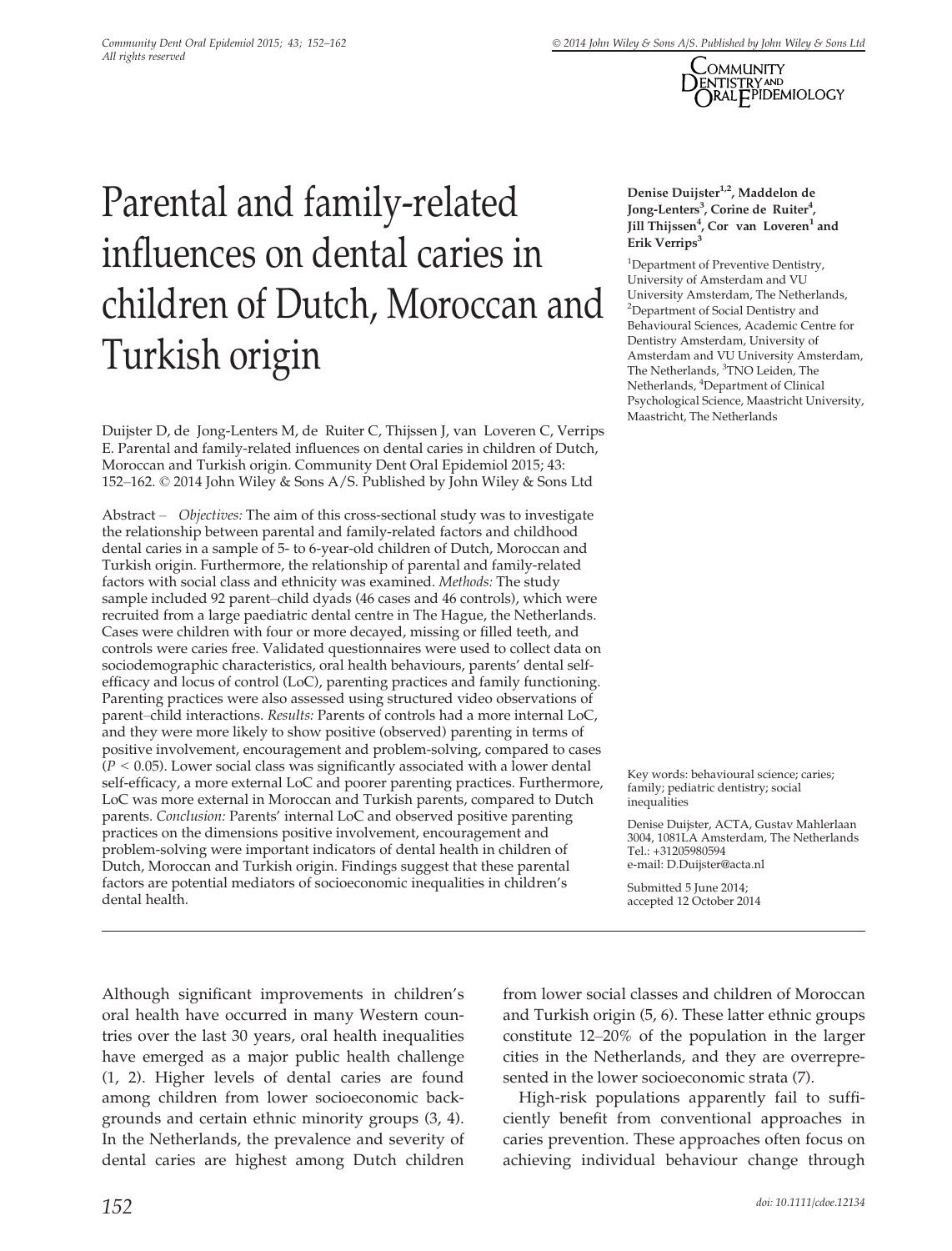dental health education and awareness raising programmes. The assumption of these approaches is that children and/or parents will alter their behaviour once they acquire the relevant knowledge and motivation (8). However, systematic reviews have reported on the limited effectiveness of educational interventions to produce sustained improvements in oral health outcomes, particularly in those from lower socioeconomic position and ethnic minority groups (9, 10). Therefore, a paradigm shift in caries prevention is needed towards innovative strategies that address the underlying determinants of childhood dental caries. The development of such strategies requires understanding of the full range of oral health determinants and the mechanisms by which socioeconomic conditions and ethnicity affect children's dental health.

One factor which plays an important role in the development of childhood dental caries is the family (11). The family provides the child's proximate home environment that promotes certain oral health-related behaviours, expectations, beliefs and social norms. Parental attributes, parenting practices and overall family functioning all capture components of the family system, yet they are distinct constructs that may differentially influence children's caries experience. Parental attributes are characteristics of the parents that may influence the quality of the home environment. Examples of parental attributes that were associated with higher levels of childhood dental caries include parental stress (12, 13), low sense of coherence (14, 15), maternal depression (16), low dental self-efficacy (17–19) and an external dental health-related locus of control (LoC) (17, 20). Parenting practices refer to parental behaviours specifically directed towards raising the child. A recent study reported a significant relationship between parenting practices and children's oral health outcomes (21), while two other studies did not (16, 22). Broader family functioning measures relate to the evaluation of interactions between family members at a systemic level, such as parent–child, parent–parent and sibling– sibling relationships, and how these relationships interact to influence overall family functioning (23). Two studies reported that good family functioning, that is in terms of responsiveness, involvement, communication and organization/structure, was significantly associated with lower levels of dental decay, better oral hygiene and less frequent consumption of sugary foods in children (24, 25).

In summary, the literature acknowledges a range of parental and family factors as possible mediators of caries development in children, yet the evidence relies on few empirical studies. Furthermore, it remains unclear whether these factors could explain socioeconomic and ethnic inequalities in the prevalence of childhood dental caries. Therefore, the aim of this study was to explore the relationship between parental and family-related factors (parents' dental self-efficacy and LoC, parenting practices and family functioning) and childhood dental caries in a sample of 5- to 6-year-old children of Dutch, Moroccan and Turkish origin. A further objective was to explore the relationship of parental and family-related factors with social class and ethnicity. The hypothesis of this study was that parents of caries-free children (controls) had a higher dental self-efficacy, a more internal LoC and more positive parenting practices and family functioning, compared to children with dental caries (cases). Furthermore, it was hypothesized that these parental and family-related factors were more favourable in parents from higher social classes and those of Dutch origin, compared to parents from lower social classes and those of Moroccan or Turkish origin, respectively.

## Materials and methods

Ethical approval for this study was obtained from The Central Committee on Research Involving Human Subjects, the Netherlands (CCMO). Prior to data collection, all participating parents provided written informed consent.

## Study sample

Data for this study were collected between September 2013 and March 2014. Participants were recruited from a large paediatric dental care centre in The Hague, the Netherlands. The centre works in partnership with elementary schools and has clinics in different geographical regions in the city that vary in terms of socioeconomic level and immigrant population.

All 5- and 6-year-old children that were of Dutch, Moroccan and Turkish origin were selected. Children were considered of Dutch origin if both their parents were born in the Netherlands. Children were classified as Moroccan or Turkish if (i) both their parents were first-generation immigrants or (ii) if one parent was a first-generation immigrant and one parent was a second-generation immigrant. Subsequently, children were selected and allocated according to their dental condition into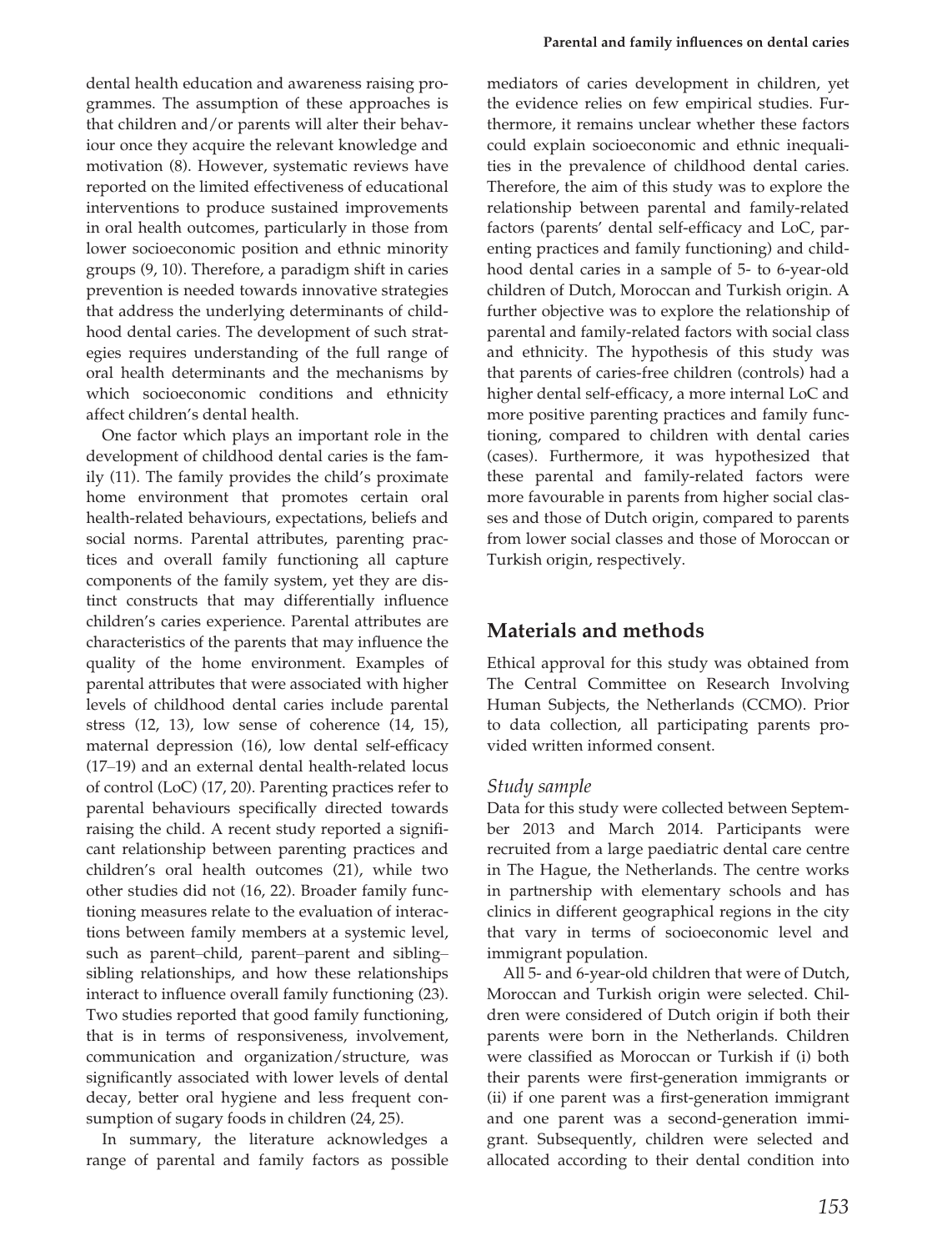two groups: cases and controls. Cases were defined as children with at least four decayed, missing or filled primary teeth (dmft score  $\geq 4$ ), irrespective of the condition of the permanent teeth, because the number of erupted permanent teeth varied among children. Controls had no decayed, missing or filled teeth in both their primary and permanent dentition  $(dmft/DMFT = 0$ , referred to as 'caries free'). A dmft-value of 4 was chosen to define cases, because it corresponds with the mean and median dmft of 5-year-old children with dental caries in the 2006 Dutch National Oral Health Survey (26). Children diagnosed with emotional and behavioural disorders (e.g. autism spectrum disorders), children with special needs and children with tooth enamel defects were excluded from study selection. Only one child per family was included. The sample size was determined on the basis of a previously conducted study by de Jong-Lenters et al. (21). This study found statistically significant differences in parenting practices between cases and controls with an effect size of  $d = 0.90$  or higher. Given this effect size, a power calculation indicated that a minimum sample of 50 children would be sufficient to detect differences in parenting variables between cases and controls, based on 90% of power and 5% level of significance. However, the sample size of this study was increased further to ensure enough participants in the socioeconomic and ethnic subgroups to be compared.

An information letter about the study was sent to the home address of all eligible children ( $n = 271$ ; 165 cases and 106 controls). The parents of the children were subsequently contacted by telephone and kindly requested to participate. A total of 92 parent–child dyads participated in the study, including 46 cases and 46 controls (response rate = 34%). The response rate varied from 13% in Turkish cases to 57% in Dutch controls. Common reasons for nonparticipation in the ethnic minority groups were the language barrier and difficulties with transportation to the dental care centre, while the Dutch group reported no interest and/or no time as main reasons for nonparticipation. Participation involved a 90 min visit of the child and a parent to the paediatric dental care centre. Incentives for the study included a monetary voucher for the parent (20 euro's) and a small gift and oral hygiene kit for the child.

# Data collection

Dental health data. Children's dmft(/DMFT) scores were obtained from personal dental health records from the paediatric dental centre. The diagnosis of dental caries was based on clinical examinations (supported by dental X-rays), which were performed by dentists working at the centre. The centre registers data in a protocolled manner to ensure that records are up-to-date and complete. The dental status of children's primary dentition was extracted using data from the last dental visit, which had been no more than 6 months before the time of data collection of this study. The dmft(/ DMFT) score was calculated by adding the number of decayed (at the dentine level), missing (due to caries) and filled teeth. Data extraction was performed by one researcher (DD), who holds a Bachelor of Science degree in Dentistry.

Sociodemographic and behavioural data. A parental self-report questionnaire was used to collect data on sociodemographic characteristics and oral health behaviours. Sociodemographic variables included the mother's highest completed level of education, family income and family structure. The mother's education level was used as an indicator for social class and was categorized into (i) lower education (no education, elementary school and secondary school at lower level), (ii) medium education (secondary school at higher level and further education at lower level) and (iii) higher education (further education at higher level and university). The oral health behaviours measured were tooth brushing frequency, the age tooth brushing was started, parental involvement with tooth brushing and the frequency of consuming sugary foods and drinks between meals. Fluoride toothpaste is the only source of fluoride in the Netherlands. As 99% of children in the Netherlands are brushing with fluoride toothpaste, tooth brushing frequency also reflects fluoride use.

Parental and family-related variables. Table 1 presents an overview of parental and family-related variables measured in this study. For each variable, a definition is described.

Parental oral health-related attributes—Parents' dental self-efficacy and dental health LoC were measured using a validated questionnaire developed by Pine et al. (27). This questionnaire assesses parental beliefs and attitudes associated with children's oral health behaviours, including sugar snacking and tooth brushing with fluoride toothpaste.

Parenting practices—Different approaches to measuring parenting practices have been devised,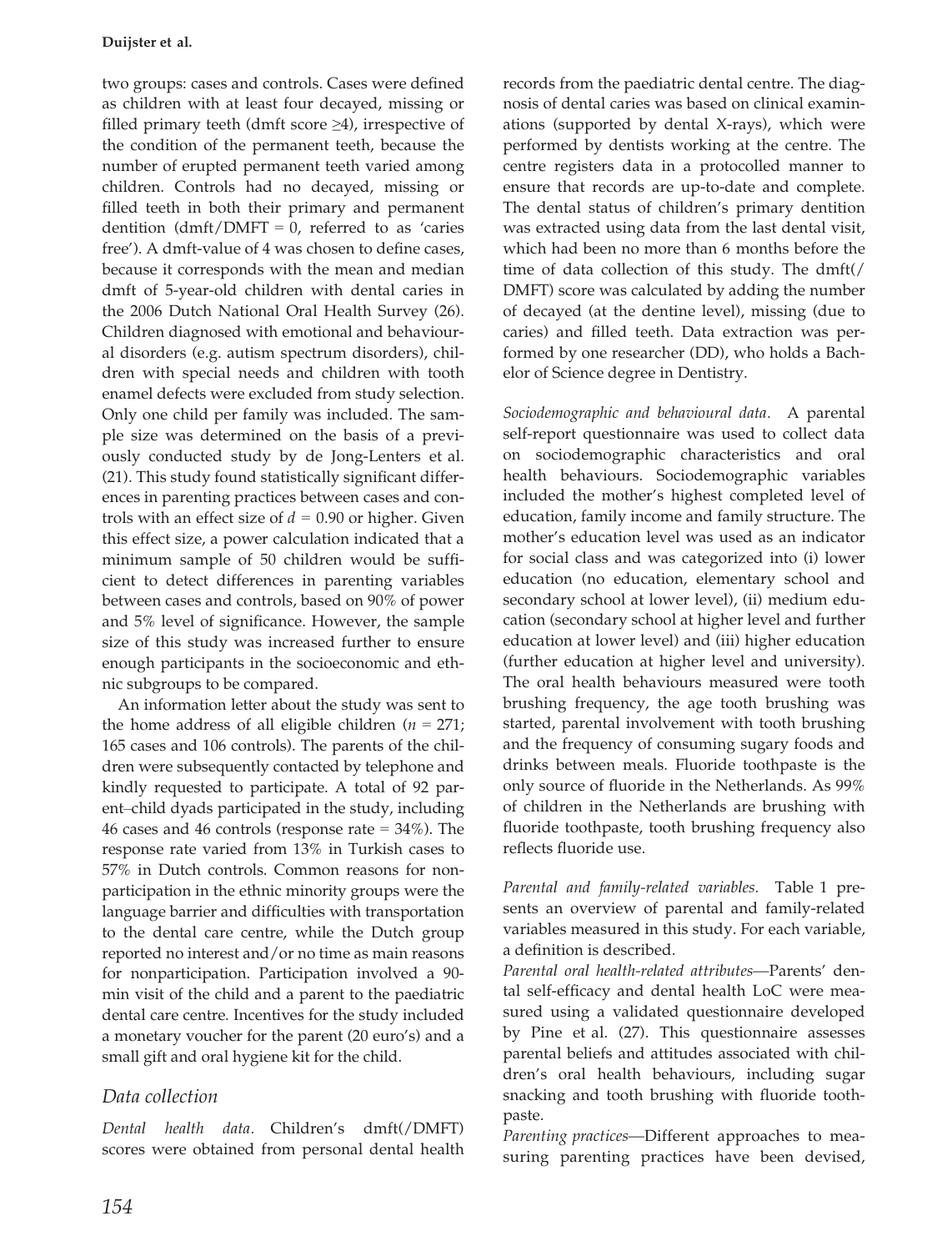| Variables                      | Definition                                                                                                                                                                                                                                                                                                                 | No. of items<br>(score range) | Direction <sup>a</sup> | Cronbach's $\alpha$ |
|--------------------------------|----------------------------------------------------------------------------------------------------------------------------------------------------------------------------------------------------------------------------------------------------------------------------------------------------------------------------|-------------------------------|------------------------|---------------------|
| Oral health-related attributes |                                                                                                                                                                                                                                                                                                                            |                               |                        |                     |
| Dental<br>self-efficacy        | Parents' confidence in their ability to engage in healthy<br>oral health practices for their child                                                                                                                                                                                                                         | $9(9-45)$                     | $^{+}$                 | 0.67                |
| Locus of control               | Parents' belief towards their ability to control the dental<br>health of their child: health-external persons interpret<br>health as dependent on outside forces (e.g. luck,<br>responsibility of the dentist or genetics), whereas<br>health-internal persons believe that health is<br>determined by one's own behaviour | $9(9-45)$                     | $^{+}$                 | 0.83                |
| Parenting practices (APQ)      |                                                                                                                                                                                                                                                                                                                            |                               |                        |                     |
| Involvement                    | Parents' interest in the child's activities and positive<br>interactions with the child                                                                                                                                                                                                                                    | $10(10-50)$                   | $^{+}$                 | 0.65                |
| Positive<br>parenting          | The frequency of praise and positive reinforcement for<br>prosocial child behaviour                                                                                                                                                                                                                                        | $6(6-30)$                     | $^+$                   | 0.69                |
| Inconsistent                   | Parents' irregular and unpredictable use of discipline                                                                                                                                                                                                                                                                     | $6(6-30)$                     |                        | 0.52                |
| discipline                     | practices and child punishment                                                                                                                                                                                                                                                                                             |                               |                        |                     |
| Parenting practices (SIT)      |                                                                                                                                                                                                                                                                                                                            |                               |                        |                     |
| Positive                       | The degree to which family interactions are.                                                                                                                                                                                                                                                                               | $12(12-60)$                   | $^{+}$                 | 0.77                |
| involvement                    | characterized by warmth, empathy and positive affect<br>and whether parents show an active interest in their<br>child's experiences                                                                                                                                                                                        |                               |                        |                     |
| Encouragement                  | The extent to which parents stimulate their child's<br>independence through positive endorsement,<br>reinforcement and offering help when necessary                                                                                                                                                                        | $20(20-100)$                  | $^{+}$                 | 0.87                |
| Problem-solving                | Parents' ability to generate solutions that are feasible for<br>the child, and the extent to which the parent and child<br>are both involved in the decision-making process and<br>are open to each other's viewpoints                                                                                                     | $27(27-135)$                  | $^{+}$                 | 0.91                |
| Discipline                     | Parents' adequacy of setting appropriate limits for their<br>child and their efficiency in responding to their child's<br>unacceptable behaviours in terms of timing,<br>consistency, intensity and clear use of instructions/<br>commands                                                                                 | $26(26-130)$                  | $^{+}$                 | 0.80                |
| Coercion                       | The degree to which parents have the tendency to<br>criticize their children, be overly strict and demanding<br>and use harsh and inconsistent disciplinary actions                                                                                                                                                        | $16(16-80)$                   |                        | 0.61                |
| Interpersonal<br>atmosphere    | The extent to which parent-child interactions are<br>pleasant, comfortable and free of conflict and<br>frustration                                                                                                                                                                                                         | 24 (24–95)                    | $^{+}$                 | 0.70                |
| Family functioning             |                                                                                                                                                                                                                                                                                                                            |                               |                        |                     |
| Organization                   | The degree of structure, routines and assignment of roles<br>in the family, as well as the family's ability to resolve<br>problems                                                                                                                                                                                         | $9(9-45)$                     | $^{+}$                 | 0.64                |
| Social network                 | The extent to which the family can rely on support from<br>people in their social environment                                                                                                                                                                                                                              | $9(9-45)$                     | $^{+}$                 | 0.84                |

Table 1. Definition, number of items (score range), direction of scores and internal consistency for parental and familyrelated variables

APQ, Alabama Parenting Questionnaire; SIT, structured interaction tasks.

 $a_{+}'$  = higher scores reflect positive outcomes,  $\prime$  - $'$  = higher scores reflect negative outcomes.

which include self-report questionnaires ('insider's view') and observational methods that rely on ratings from an observer external to the family ('outsider's view'). As there is little congruence in parenting assessment between these two methodologies (28), both observational and self-report methods were used to measure parenting practices in this study.

The self-report Alabama Parenting Questionnaire (APQ) was used to measure parenting practices on three dimensions: involvement, positive parenting and inconsistent discipline (29). The APQ was designed to tap the most important aspects of parenting practices related to disruptive behaviour problems in children. The measure demonstrated adequate levels of reliability and construct validity (29).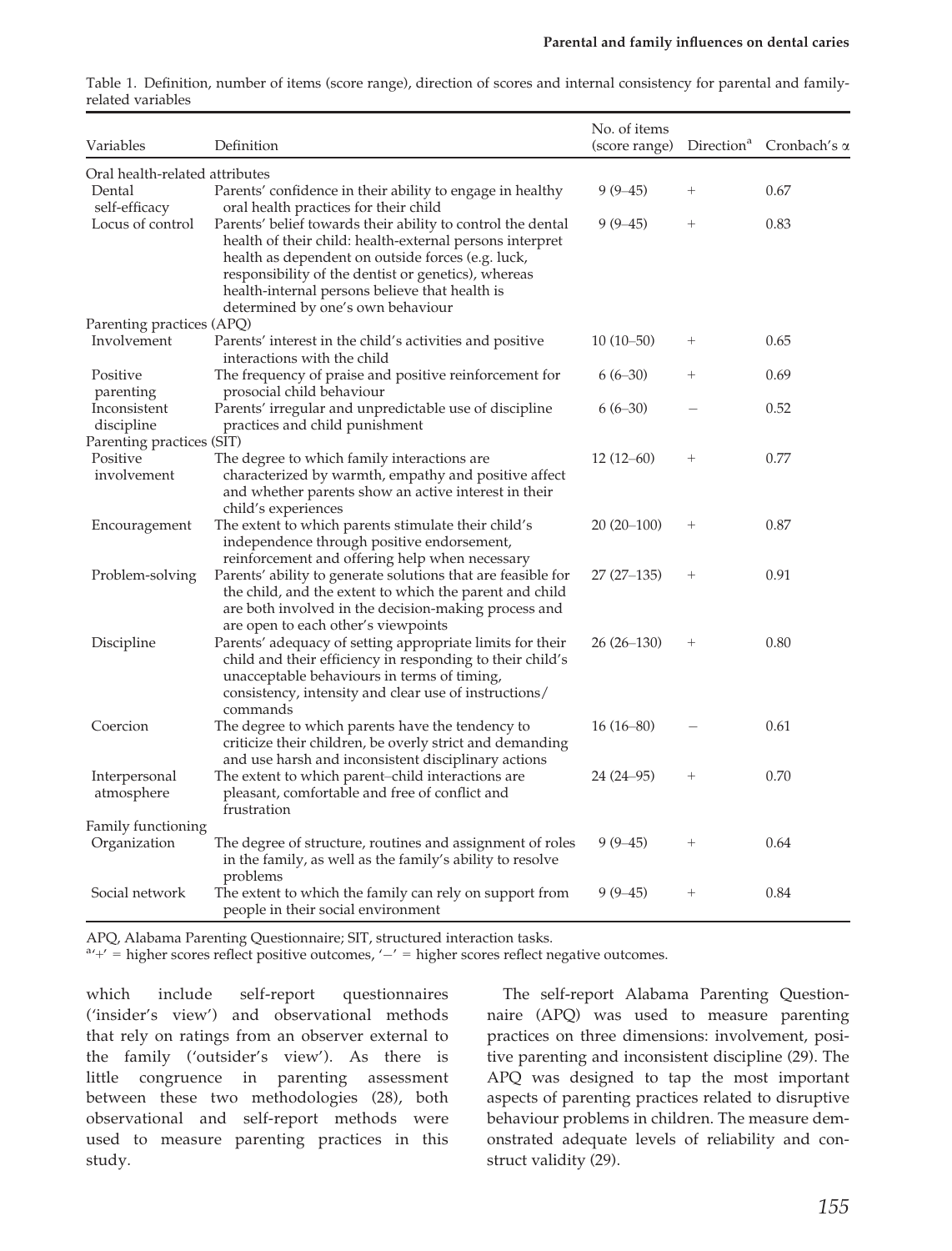Parenting practices were also observed using Structured Interaction Tasks (SIT) (30–32). This observational method measures relevant aspects of parenting practices known to impact on children's socio-emotional development and behaviours. The SIT contain seven structured tasks which are performed by the child and the parent in a quiet room at the paediatric dental care centre. Tasks include planning a fun activity for the weekend (3 min), problem-solving on a topic selected by the parent (5 min), drawing a picture of their home (7 min), snack break (5 min), problem-solving on a topic selected by the child (5 min), teaching/learning tasks (9 min) and a monitoring task in which the parent interviews the child about a moment when the child was not in the parent's direct presence (5 min). All parent– child interactions were videotaped. The video material was rated using an objective coding system, based on the Coder Impressions (33). The coding system contains specific items for each SIT, as well as general items related to the overall quality of the interaction between parent and child during the entire session. Items measure six underlying dimensions of parenting practices: positive involvement, encouragement, problemsolving, discipline, coercion and interpersonal atmosphere. All observations were coded by one trained and calibrated observer who was blind to the dental condition. A random selection of 12 observations (13%) was double coded by a second blind observer for a reliability check. The percentage agreement between coders (difference in scores  $= 0$ , and difference in scores  $= 0$  or 1) was 72.5% and 94.4%, respectively. The intraclass correlation was 0.88.

Family functioning—Family organization and social network were assessed by the Gezinsvragenlijst (GVL, translation 'Family Questionnaire'), a validated measure to assess family functioning and the quality of family relationships (24, 34). Psychometric evaluation supported the reliability and the validity of the GVL (34).

The questionnaire items by Pine et al. and the APQ items were translated into Dutch and backtranslated. The self-report questionnaires were interview-administered if a parent was illiterate. All items of the questionnaire by Pine et al., the APQ, the SIT and the GVL were measured on a 5 point Likert scale. A cumulative score for each dimension was computed. The number of items per dimension, the range of the scores, the direction of scores and the internal consistency for each

variable in the present sample are presented in Table 1.

# Statistical analysis

Statistical analysis was carried out using SPSS (IBM SPSS Statistics for Windows, Version 20.0; IBM Corp., Armonk, NY, USA). Independent samples ttests were performed to compare mean scores of parental and family-related variables between cases and controls. Furthermore, logistic regression analysis was conducted for the association of parental and family-related variables with the dental condition as the dependent variable (control versus case). To test whether social class and ethnicity modified the effects of parental and familyrelated variables on the dental condition, interaction terms with social class and ethnicity were introduced into the regression models. Presence of interactions was subsequently examined using the likelihood ratio test. Differences in parental and family-related variables between socioeconomic groups and Dutch, Turkish and Moroccan groups were compared using analysis of variance (ANOVA). A P-value of <0.05 was considered significant.

# Results

## Description of the sample

The study sample included 92 parent–child dyads (46 cases and 46 controls), consisting of 35 Dutch children (14 cases and 21 controls), 31 Moroccan children (18 cases and 13 controls) and 26 Turkish children (14 cases and 12 controls). Seventyfour per cent of the participating parents were biological mothers, and 26% were biological fathers. The mean age of the children was  $6.1 \pm 0.5$  years (range = 5.3–6.9). Cases had an average dmft of  $6.5 \pm 2.3$  (range = 4–12), while controls had a mean dmft/DMFT of  $0.0 \pm 0.0$ . Sample characteristics are summarized in Table 2. Girls were significantly overrepresented in cases (69.6%) compared to controls (47.8%). Cases and controls did not differ significantly in mother's education level, family income, birth order of the child and relationship status of the parents. In terms of oral health behaviours, cases reported more frequent consumption of sugary foods between meals compared to controls (although this was only a trend,  $P = 0.06$ ), but this was not the case for consumption of sugary drinks. There were no statistical differences in tooth brushing frequency, and age tooth brushing was started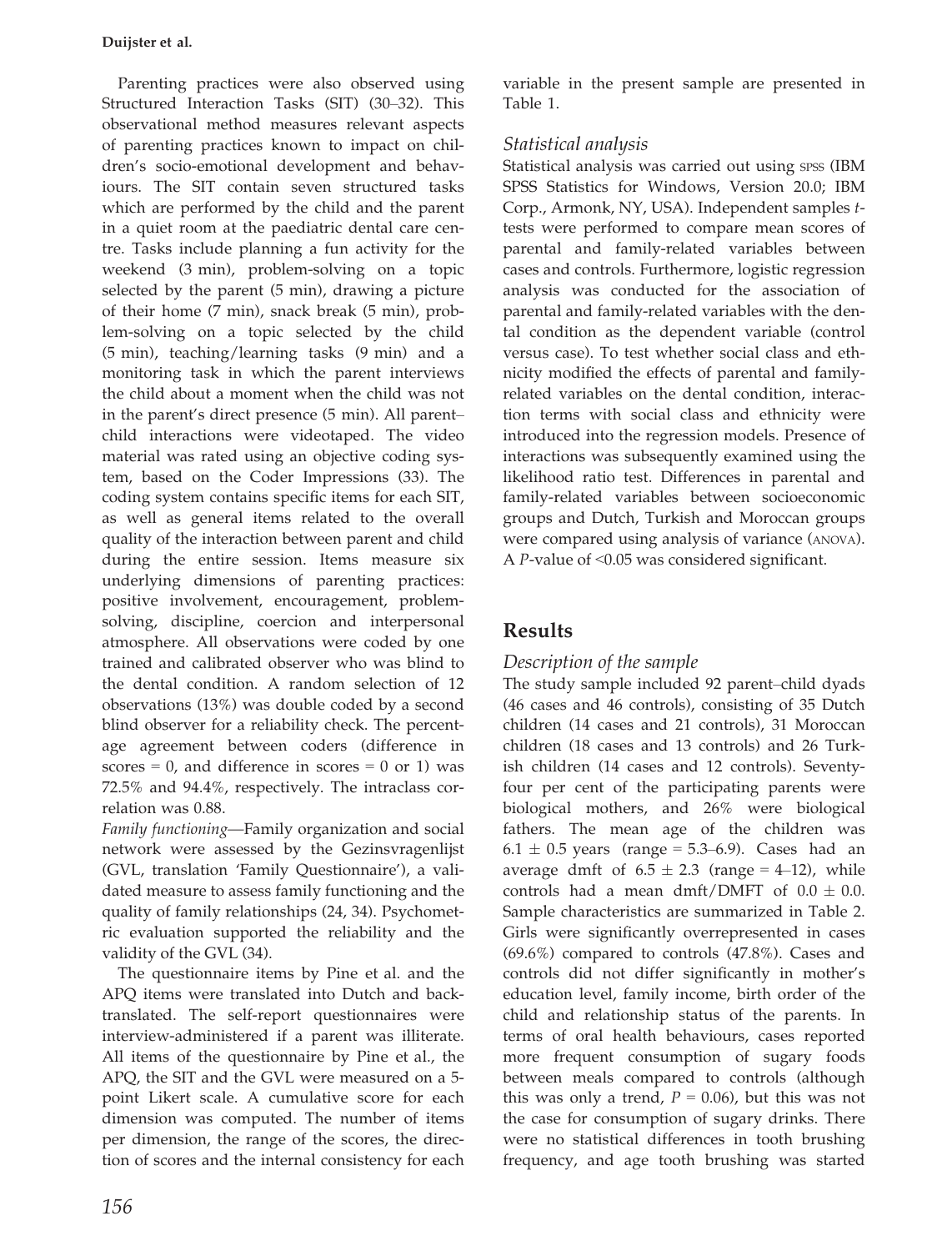| Variables                                | Controls<br>$(n = 46)$<br>$n(\%)$ | Cases<br>$(n = 46)$<br>n (%) | pa   |
|------------------------------------------|-----------------------------------|------------------------------|------|
| Sociodemographics                        |                                   |                              |      |
| Ethnicity                                |                                   |                              |      |
| Dutch                                    | 21 (45.7)                         | 14 (30.4)                    | 0.31 |
| Moroccan                                 | 13 (28.3)                         | 18 (39.1)                    |      |
| Turkish                                  | 12 (26.1)                         | 14 (30.4)                    |      |
| Sex                                      |                                   |                              |      |
| Boy                                      | 24 (52.2)                         | 14 (30.4)                    | 0.03 |
| Girl                                     | 22 (47.8)                         | 32 (69.6)                    |      |
| Education level (mother)                 |                                   |                              |      |
| Lower education                          | 16(35.6)                          | 23 (50.0)                    | 0.20 |
| Medium education                         | 13 (28.9)                         | 14 (30.4)                    |      |
| Higher education                         | 16(35.6)                          | 9(19.6)                      |      |
| Family income                            |                                   |                              |      |
| Below modal                              | 16 (36.4)                         | 24 (52.2)                    | 0.22 |
| Modal                                    | 17 (38.6)                         | 16 (34.8)                    |      |
| Above modal                              | 11(25.0)                          | 6(13.0)                      |      |
| Birth order                              |                                   |                              |      |
| 3rd child or more                        | 9(20.5)                           | 12 (27.3)                    | 0.60 |
| 2nd child                                | 19 (43.2)                         | 20 (45.5)                    |      |
| 1st child                                | 16 (36.4)                         | 12 (27.3)                    |      |
| Relationship status                      |                                   |                              |      |
| Single                                   | 8 (17.8)                          | 13 (28.9)                    | 0.21 |
| With partner                             | 37 (87.2)                         | 32 (71.1)                    |      |
| Oral health behaviours                   |                                   |                              |      |
| Tooth brushing frequency                 |                                   |                              |      |
| (Often) less than twice                  | 17 (37.8)                         | 20 (45.5)                    | 0.46 |
| a day                                    |                                   |                              |      |
| Always twice a day                       | 28 (62.2)                         | 24 (54.5)                    |      |
| or more                                  |                                   |                              |      |
| Age tooth brushing was started           |                                   |                              |      |
| Two years old or older                   | 5(11.1)                           | 6 (14.3)                     | 0.90 |
| Between 1 and 2 years old                | 15 (33.3)                         | 14 (33.3)                    |      |
| <1 year old                              | 25(55.6)                          | 22 (52.4)                    |      |
| Parental involvement with tooth brushing |                                   |                              |      |
| Never – sometimes                        | 13 (32.5)                         | 13 (30.2)                    | 0.82 |
| Often – always                           | 27 (67.5)                         | 30 (69.8)                    |      |
| Frequency of sugary foods between meals  |                                   |                              |      |
| Three times or more                      | 15(33.3)                          | 23 (52.3)                    | 0.07 |
| per day                                  |                                   |                              |      |
| Twice or less per day                    | 30 (66.7)                         | 21 (47.7)                    |      |
| Frequency of sugary drinks between meals |                                   |                              |      |
| Three times or more                      | 15(33.3)                          | 21 (47.7)                    | 0.17 |
| per day                                  |                                   |                              |      |
| Twice or less per day                    | 30 (66.7)                         | 23 (52.3)                    |      |
|                                          |                                   |                              |      |

Table 2. Distribution of sociodemographic characteristics and oral health behaviours between cases and con-

trols

 $\alpha^2$ -test.

and parental involvement with tooth brushing between cases and controls.

## Correlations between parental and familyrelated factors

A correlation matrix of all parental and familyrelated factors is presented in Table 3. A higher dental self-efficacy was significantly associated

with a more internal LoC (Pearson's  $r = 0.41$ ). Dental self-efficacy and LoC were also moderately correlated with several (observed) parenting dimensions, including positive involvement, encouragement and problem-solving. The majority of the SIT dimensions were moderately to strongly intercorrelated. In particular, strong associations were found for encouragement with problem-solving and coercion ( $r = 0.59$  and  $r = -0.59$ , respectively), and for problem-solving with interpersonal atmosphere ( $r = 0.60$ ).

As expected, there was limited congruence between parenting practices measured with the APQ (self-report method) and parenting practices measured with the SIT (observational method). Correlations were  $r = 0.24$  (significant at  $P = 0.03$ ) for APQ involvement and SIT positive involvement,  $r = 0.06$  (not significant) for APQ positive parenting and SIT encouragement and  $r = -0.31$ (significant at  $P = 0.003$ ) for APQ-inconsistent discipline and SIT discipline.

Differences in parental and family-related factors between cases and controls. Parents' LoC was significantly more internal in controls than in cases, but parents' dental self-efficacy did not differ significantly between cases and controls (Table 4). In terms of parenting practices, the SIT dimensions positive involvement, encouragement and problem-solving were significantly higher in controls than in cases. Yet, there were no significant differences between cases and controls on any of the APQ dimensions and on the SIT dimensions discipline, coercion and interpersonal atmosphere. Furthermore, cases did not differ significantly from controls in the quality of family organization and social network.

Similar associations were found when the association of parental and family-related dimensions with the dental condition was examined using logistic regression (results not shown). Sexadjusted odds ratio's and 95% confidence intervals were 0.92 (0.86–0.98), 0.91 (0.82–0.99), 0.93 (0.88– 0.98) and 0.95 (0.92–0.98) for LoC and the SIT dimensions positive involvement, encouragement and problem-solving, respectively, indicating that higher scores on these dimensions were associated with a decreased likelihood of being a case compared to a control. There was no evidence for an interaction with social class or ethnicity: the effect of parental and family-related factors on children's dental condition did not differ significantly across socioeconomic and ethnic strata.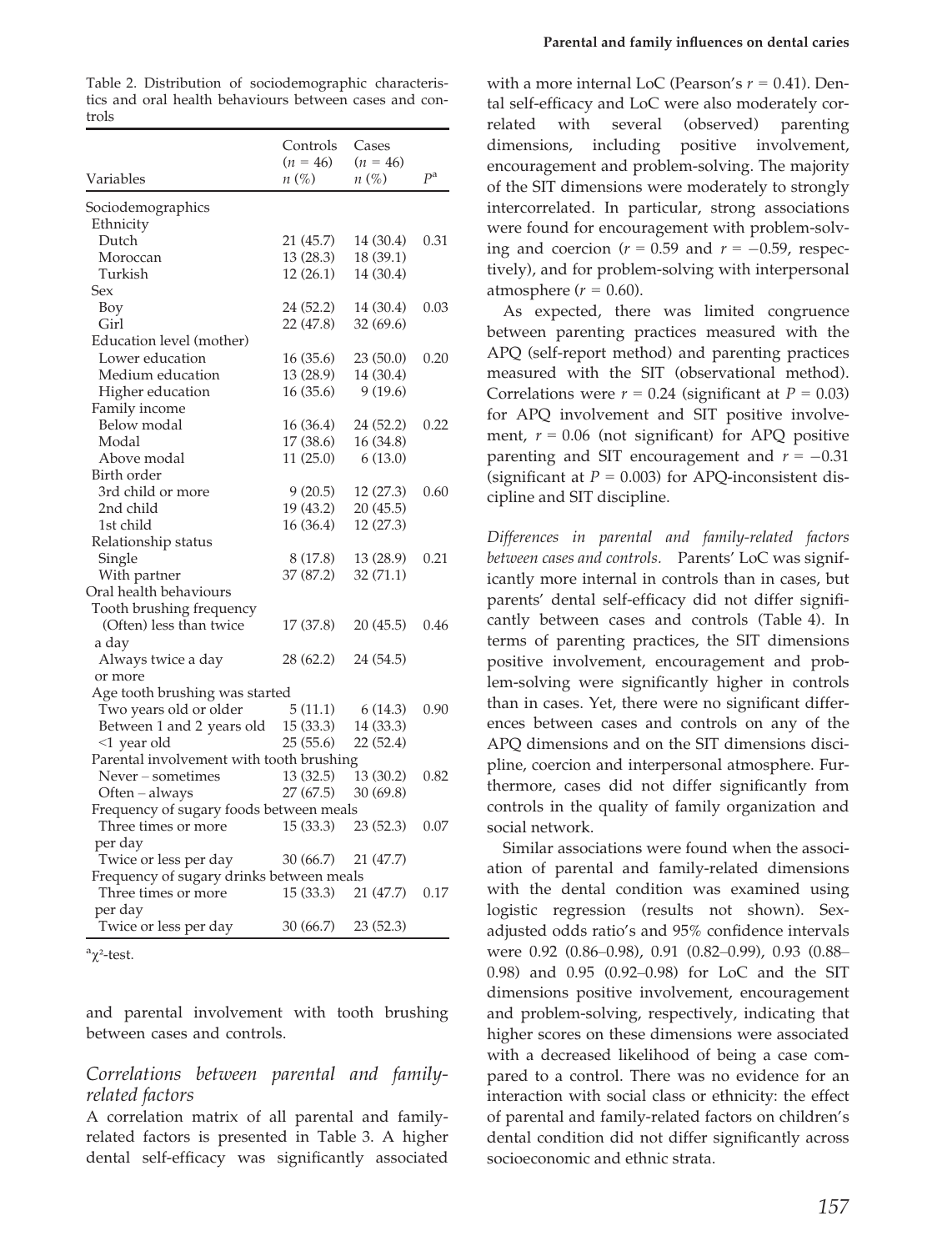#### Duijster et al.

Table 3. Correlation matrix of parental oral health-related attributes, parenting practices and family functioning

| Variables SE |                      | LoC              |                  | APQ-1 APQ-2 APQ-3 SIT-1 |                      |                   | $SIT-2$             | $SIT-3$              | $SIT-4$           | $SIT-5$ |      | SIT-6 GVL-1 GVL-2 |  |
|--------------|----------------------|------------------|------------------|-------------------------|----------------------|-------------------|---------------------|----------------------|-------------------|---------|------|-------------------|--|
| <b>SE</b>    |                      |                  |                  |                         |                      |                   |                     |                      |                   |         |      |                   |  |
| LoC          | $0.41$ <sup>*</sup>  |                  |                  |                         |                      |                   |                     |                      |                   |         |      |                   |  |
| $APQ-1$      | $0.24$ <sup>*</sup>  | 0.16             |                  |                         |                      |                   |                     |                      |                   |         |      |                   |  |
| $APQ-2$      | 0.15                 | $-0.12$          | $0.48^{\degree}$ |                         |                      |                   |                     |                      |                   |         |      |                   |  |
| APQ-4        | $-0.41$ <sup>*</sup> | $-0.07$          | 0.04             | $-0.20$                 |                      |                   |                     |                      |                   |         |      |                   |  |
| $SIT-1$      | $0.26^*$             | $0.33^{\degree}$ | $0.24^{\degree}$ | 0.13                    | $-0.15$              |                   |                     |                      |                   |         |      |                   |  |
| $SIT-2$      | $0.28^{*}$           | $0.44^{\degree}$ | 0.16             | 0.06                    | $-0.19$              | $0.48^{\circ}$    |                     |                      |                   |         |      |                   |  |
| $SIT-3$      | $0.32^*$             | $0.58^{\degree}$ | $0.23^{r}$       | 0.10                    | $-0.07$              | $0.345^{\degree}$ | $0.59$ <sup>*</sup> |                      |                   |         |      |                   |  |
| $SIT-4$      | 0.18                 | 0.12             | 0.14             | $0.21$ <sup>*</sup>     | $-0.31$ <sup>*</sup> | 0.16              | $0.26^*$            | $0.47^{\degree}$     |                   |         |      |                   |  |
| $SIT-6$      | $-0.13$              | $-0.05$          | $-0.08$          | $-0.13$                 | $0.26^{\degree}$     | $-0.21$           | $-0.59^{r}$         | $-0.21$ <sup>*</sup> | $-0.40^{\degree}$ |         |      |                   |  |
| $SIT-7$      | 0.17                 | $0.46^{\degree}$ | 0.20             | 0.16                    | $-0.09$              | $0.23^{\degree}$  | $0.31$ <sup>*</sup> | $0.60^*$             | $0.36^*$          | $-0.07$ |      |                   |  |
| $GVL-1$      | $0.31$ <sup>*</sup>  | 0.16             | $0.37^{^{n}}$    | $0.26^*$                | $-0.08$              | 0.09              | 0.11                | 0.16                 | 0.07              | 0.05    | 0.04 |                   |  |
| GVL-2        | $0.29*$              | 0.11             | $0.30^*$         | 0.18                    | $-0.17$              | 0.12              | $0.21$ <sup>*</sup> | 0.17                 | 0.11              | $-0.05$ | 0.07 | $0.38^{^{\circ}}$ |  |

SE, dental self-efficacy; LoC, dental health locus of control; APQ-1, APQ involvement; APQ-2, APQ positive parenting; APQ-3, APQ-inconsistent discipline; SIT-1, SIT positive involvement; SIT-2, SIT encouragement; SIT-3, SIT problem-solving; SIT-4, SIT discipline; SIT-5, SIT coercion; SIT-6, SIT interpersonal atmosphere; GVL-1, GVL organization; GVL-2, GVL social network.

Pearson correlation,  $*P < 0.05$ .

Table 4. Mean scores and standard deviations of parental oral health-related attributes, parenting practices and family functioning between cases and controls

|                                | Controls ( $n = 46$ ) |             | Cases $(n = 46)$ |            |       |  |
|--------------------------------|-----------------------|-------------|------------------|------------|-------|--|
| Variables                      | Mean $\pm$ SD         | Range       | Mean $\pm$ SD    | Range      | $P^a$ |  |
| Oral health-related attributes |                       |             |                  |            |       |  |
| Dental self-efficacy           | $35.2 \pm 5.8$        | $22 - 45$   | $34.4 + 4.8$     | $24 - 45$  | 0.49  |  |
| Dental health locus of control | $31.7 \pm 6.8$        | $12 - 44$   | $27.3 \pm 7.6$   | $10 - 39$  | 0.005 |  |
| Parenting practices (APQ)      |                       |             |                  |            |       |  |
| Involvement                    | $41.5 \pm 4.8$        | $27 - 50$   | $40.7 + 4.0$     | $31 - 48$  | 0.37  |  |
| Positive parenting             | $26.1 \pm 2.4$        | $21 - 30$   | $26.4 \pm 2.8$   | $21 - 30$  | 0.59  |  |
| Inconsistent discipline        | $16.0 \pm 3.0$        | $10 - 22$   | $14.9 \pm 3.4$   | $7 - 22$   | 0.13  |  |
| Parenting practices (SIT)      |                       |             |                  |            |       |  |
| Positive involvement           | $51.5 \pm 4.5$        | $41 - 59$   | $49.2 + 4.8$     | $39 - 59$  | 0.03  |  |
| Encouragement                  | $78.7 \pm 8.0$        | $62 - 92$   | $73.7 \pm 8.7$   | 59-87      | 0.007 |  |
| Problem-solving                | $102.3 \pm 12.6$      | $73 - 128$  | $92.9 + 13.7$    | $52 - 119$ | 0.001 |  |
| Discipline                     | $122.0 \pm 4.9$       | $104 - 125$ | $121.3 \pm 6.9$  | $95 - 125$ | 0.59  |  |
| Coercion                       | $20.6 \pm 4.1$        | $16 - 34$   | $21.8 \pm 4.8$   | $16 - 34$  | 0.22  |  |
| Interpersonal atmosphere       | $109.9 \pm 5.5$       | $94 - 120$  | $108.7 \pm 5.8$  | $81 - 117$ | 0.33  |  |
| Family functioning             |                       |             |                  |            |       |  |
| Organization                   | $40.0 \pm 3.2$        | 34 - 45     | $39.4 \pm 4.3$   | $28 - 45$  | 0.42  |  |
| Social network                 | $38.2 \pm 5.9$        | $20 - 45$   | $37.1 \pm 7.0$   | $16 - 45$  | 0.45  |  |

SIT, structured interaction tasks.

<sup>a</sup>Independent samples t-test.

The relationship of parental and family-related factors with social class and ethnicity. Social class was significantly associated with parental oral healthrelated attributes and all SIT dimensions, except discipline (Table 5). Parents of children from higher social classes had a higher dental self-efficacy and a more internal LoC. They also showed higher levels of positive involvement and encouragement, better problem-solving and a better interpersonal atmosphere during interactions with their child, and they were less likely to show coercive behaviours. The association between social class and the APQ dimension involvement was borderline significant. No significant associations were found for social class with the APQ dimensions positive parenting and discipline, nor with family functioning.

Dutch parents had a more internal LoC  $(32.7 \pm 5.8)$  compared to Moroccan parents  $(29.0 \pm 7.4, P = 0.004)$  and compared to Turkish parents (25.5  $\pm$  7.9, P < 0.001). All other parental and family-related factors were not significantly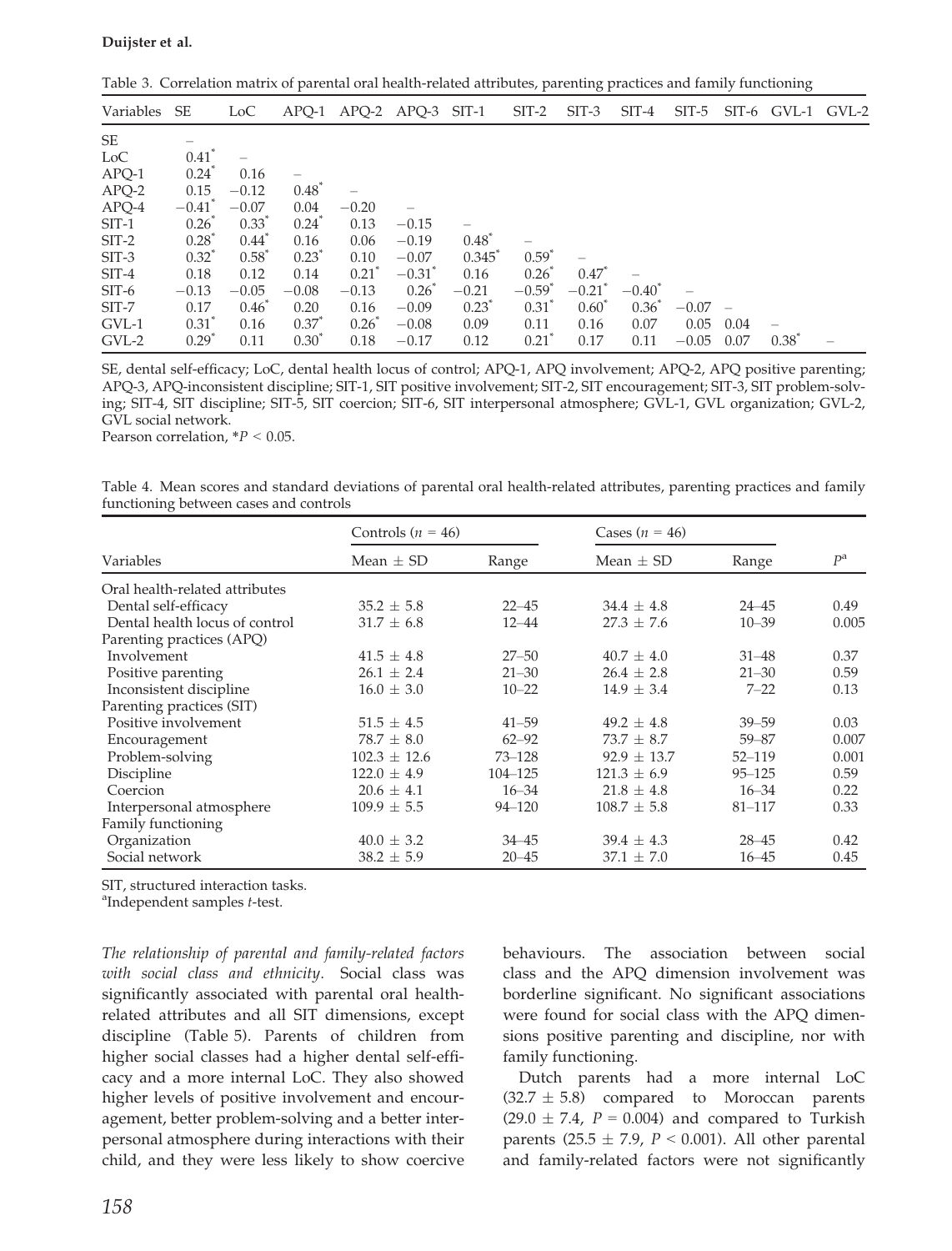|                                | Low $(n = 39)$  | Medium $(n = 27)$ | High $(n = 25)$  |         |
|--------------------------------|-----------------|-------------------|------------------|---------|
| Dimensions                     | Mean $\pm$ SD   | Mean $\pm$ SD     | Mean $\pm$ SD    | $P^a$   |
| Oral health-related attributes |                 |                   |                  |         |
| Dental self-efficacy           | $33.5 \pm 5.5$  | $34.6 \pm 5.8$    | $36.9 \pm 5.2$   | 0.04    |
| Dental health locus of control | $24.8 \pm 7.7$  | $32.0 \pm 4.8$    | $34.2 \pm 5.1$   | < 0.001 |
| Parenting practices (APQ)      |                 |                   |                  |         |
| Involvement                    | $39.9 \pm 3.7$  | $41.6 \pm 5.2$    | $42.4 \pm 4.2$   | 0.06    |
| Positive parenting             | $26.1 \pm 2.7$  | $26.9 \pm 2.1$    | $25.8 \pm 2.7$   | 0.27    |
| Inconsistent discipline        | $15.7 \pm 3.2$  | $15.5 \pm 3.7$    | $14.9 \pm 2.8$   | 0.63    |
| Parenting practices (SIT)      |                 |                   |                  |         |
| Positive involvement           | $48.7 \pm 4.8$  | $50.4 \pm 4.2$    | 52.6 $\pm$ 4.6   | 0.006   |
| Encouragement                  | $71.2 \pm 8.3$  | $78.0 \pm 6.9$    | $81.3 \pm 7.4$   | < 0.001 |
| Problem-solving                | $90.3 \pm 13.0$ | $100.2 \pm 11.5$  | $104.9 \pm 13.1$ | < 0.001 |
| Discipline                     | $120.6 \pm 7.1$ | $122.7 \pm 4.5$   | $122.1 \pm 5.5$  | 0.36    |
| Coercion                       | $23.0 \pm 4.9$  | $20.1 \pm 3.6$    | $19.8 \pm 3.9$   | 0.006   |
| Interpersonal atmosphere       | $107.0 \pm 7.2$ | $110.6 \pm 3.5$   | $111.3 \pm 3.5$  | 0.004   |
| Family functioning             |                 |                   |                  |         |
| Organization                   | $38.9 \pm 4.3$  | $40.3 \pm 3.7$    | $40.1 \pm 3.0$   | 0.28    |
| Social network                 | $36.7 \pm 7.3$  | $38.5 \pm 5.6$    | $38.4 \pm 5.9$   | 0.43    |

Table 5. Mean scores and standard deviations of parental oral health-related attributes, parenting practices and family functioning between children with lower, medium and higher educated mothers

SIT, structured interaction tasks.

<sup>a</sup>One-way ANOVA.

different between Dutch, Moroccan and Turkish parents (results not shown).

# Discussion

This cross-sectional study found that parents' dental health LoC and observed parenting practices were significantly associated with childhood dental caries in a sample of 5- to 6-year-old children of Dutch, Moroccan and Turkish origin. Parents of caries-free children had a more internal LoC regarding dental health and they were more likely to show positive parenting practices in terms of positive involvement, encouragement and problem-solving, compared to parents of children with four or more decayed, missing or filled teeth.

Interestingly, several observed parenting practices (measured with the SIT) were significantly associated with childhood dental caries, while similar parenting practices measured through selfreport (with the APQ) were not. In line with this, the observational ratings did not correlate strongly with self-report ratings of parenting practices. Findings from other dental health studies are equivocal: one study reported strong differences in observed parenting practices between children with and without dental caries (21), while two studies using self-report methods (the Parenting Scale and the Authoritative Parenting Index) did not find an association between parenting and children's oral health outcomes (16, 22). Thus, the

question is raised: Which findings are more valid? The above-mentioned studies, including the present study, used well-validated self-report family measures with good psychometric properties. Still, there is considerable discussion regarding the advantages and disadvantages of using self-report methods versus observational methods for parenting assessment (28, 35). Self-report methods rely on parents' own beliefs and perceptions of their parenting behaviour. However, it is generally accepted that these can be quite distinct from actual behaviours (36). Furthermore, there may be a tendency of parents to answer questions about their parenting in a socially desirable manner. Structured observational methods do not possess these limitations and have the advantage that all participants receive the exact same standardized instruction. However, with observational ratings, there is a risk that results may be biased by the interpretation of the observer, yet this was limited in the present study, because coders were blind to the child's dental condition and intercoder agreement was high.

Another issue with self-report parenting assessment is that most parenting measures have been developed for use in a clinical context, designed to distinguish between 'problem families' and 'nonproblem families'. Yet, in oral health research, the majority of the participating families are normative families that do not necessarily have clinical problems. Therefore, the self-report methods used in oral health studies may not have been sensitive enough to discriminate among parenting practices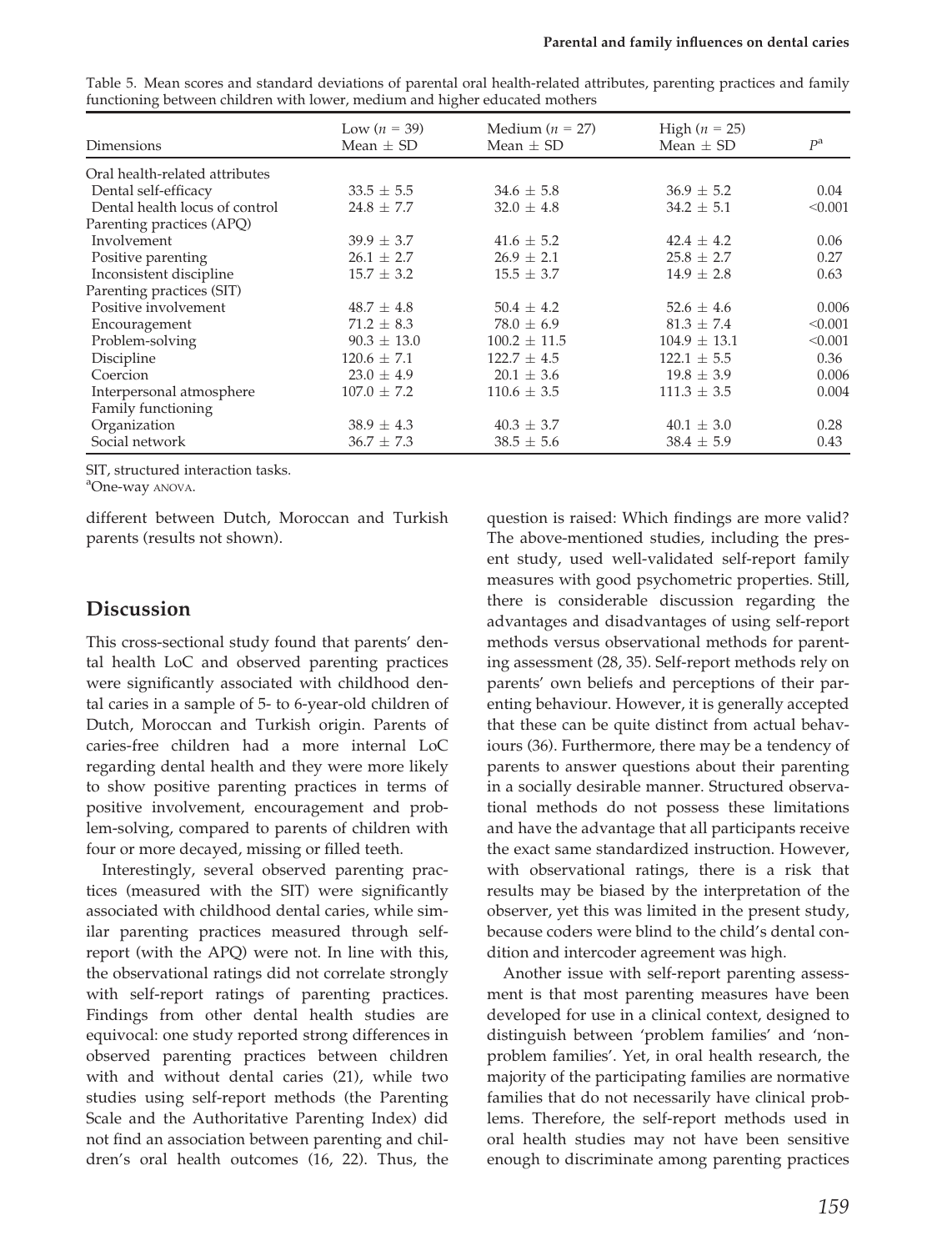within the normative range. The current study demonstrated a significant and meaningful relationship between observed parenting practices and childhood dental caries. This suggests that observational ratings are able to detect subtle nuances in parenting practices that are relevant to caries development. Thus, it seems that research into parenting behaviours in relation to oral health outcomes may better rely on objective observational methods, rather than self-report ratings.

Oral health behaviours likely play an important mediating role in the relationship between parental factors and children's caries experience. The role of parents is central in shaping children's behaviours, attitudes and social norms regarding oral health (11). Their perceptions of LoC, or judgment about their ability to control their child's dental health, can be an important argument for why they engage in oral health-promoting behaviours for their children. Parenting practices provide the context in which parents' intended oral health-promoting behaviours are delivered and interpreted by the child. For example, positive parenting practices may directly enhance children's uptake of healthy habits through modelling and reinforcing proper behaviours (e.g. with rewards or praising words) (37), and through monitoring and controlling children's dietary intake and oral hygiene habits. Furthermore, it has been shown that behavioural directions are most accepted by the child when the parent displays moderate levels of strictness and when the child experiences greater involvement or warmth from the parent (38, 39). On the other hand, ineffective parenting (characterized by highly demanding disciplining practices and low levels of positive interaction) has been associated with a higher degree of resistance and noncompliance in children (40, 41), which may have similar effects on children's compliance with oral health behaviours. Ineffective parenting has also been related to an unhealthy diet and childhood obesity, including higher caloric intake, lower fruit and vegetable consumption and lower frequency of eating breakfast (38, 42–45). Our findings of lower levels of positive involvement, encouragement and problem-solving in children with dental caries, compared to cariesfree children, suggest that ineffective parenting also affects children's dental health.

There is clear evidence for a socioeconomic gradient in childhood dental caries, yet the underlying mechanisms that account for the strong relationship between social class and children's caries experience are not fully understood. It is plausible

that parenting and family factors are partially responsible for socioeconomic inequalities in children's dental health, as parenting and family factors are known to be socially patterned (46, 47). The current study confirmed an association between parental and family-related factors and socioeconomic status; being from a lower social class increased the likelihood of having parents with less favourable oral health-related attributes and parenting practices. These, in turn, were associated with an increased risk of dental caries in children, which supports the potential mediating role of parents' oral health-related attributes and parenting practices in the relationship between socioeconomic conditions and childhood dental caries. The mediating role of family factors has been conceptualized in a theoretical model by Fisher-Owens et al. (48) and empirically tested in a structural path model (49). This model implies that social conditions indirectly influence children's oral health behaviours and subsequently children's caries experience through an impact on interrelated parental and family factors. Parents' LoC was significantly more external in parents of Moroccan and Turkish backgrounds, compared to Dutch backgrounds, which could contribute to the explanation of ethnic variation in children's caries experience. However, whether this factor plays a mediating role in ethnic inequalities in children's dental health, in addition to other explanatory variables, including SES, should be further investigated in a sufficiently large sample using structural equation modelling.

One of the evident strengths of this study was the use of reliable and valid instruments to measure parental and family-related factors. The instruments had good psychometric properties, and they derive strength from their basis in theoretical models. A novel approach was that both observational and self-report methods were used, providing multiple perspectives of the family. Furthermore, this study included a unique study sample with a large proportion of children from lower social class and from Moroccan and Turkish origin, which are difficult groups to recruit for research purposes. However, some potential limitations should be taken into account. Limitations include the relatively small sample size of the subgroups and the limited generalizability. Children from a general dental practice and children whose parents do not speak the Dutch language were not included, and the nonresponse rate was relatively high. Nevertheless, the current study sample was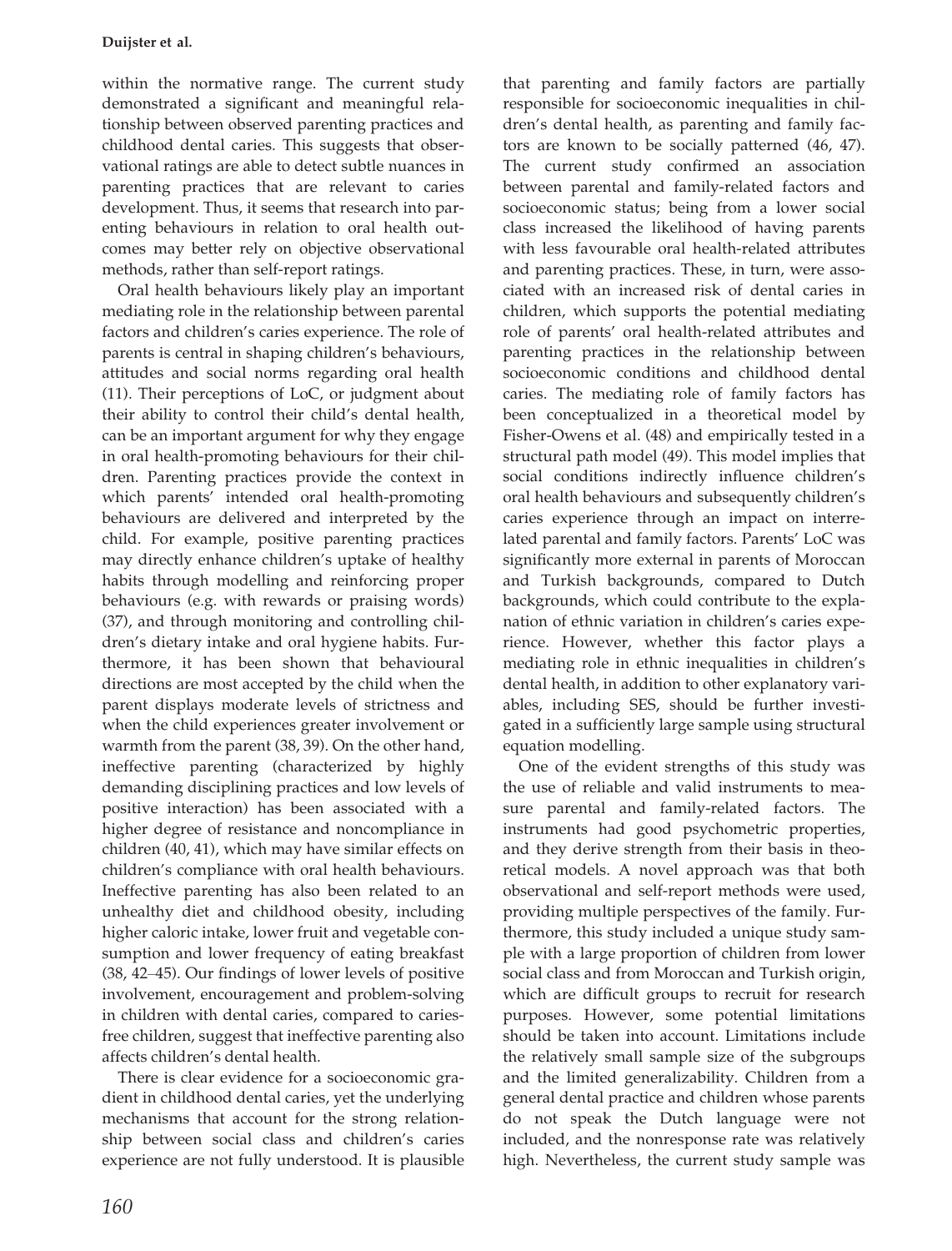appropriate for testing the hypotheses, and the number of included participants was sufficient to detect statistically significant differences with an effect size  $d = 0.45$ , a power of 0.80 and a significance level of  $\alpha$  = 0.05. Notably, there were no significant differences in social class between cariesfree children and children with dental decay. The absence of an expected difference in caries level in relation to social class could perhaps be attributed to selection bias and the fact that children with and without dental caries were recruited from the same patient population of the paediatric dental care centre. In addition, no conclusions on temporal and causal associations of variables can be deduced from this cross-sectional study. Despite evidence for temporal stability of parenting and family functioning (50, 51), life events and transitions that occur in the family may affect parental and family-related factors over time. Prospective, longitudinal studies are therefore needed to investigate the role of parental and family-related factors in the initiation of children's oral health behaviours and the development of childhood dental caries over the years. Such an approach will also allow in-depth examination of the mediating or moderating effects of these family factors on socioeconomic inequalities in childhood dental caries.

In conclusion, parents' internal belief of their ability to control their child's dental health and observed positive parenting practices on the dimensions of positive involvement, encouragement and problem-solving were important indicators of dental health in children of Dutch, Moroccan and Turkish origin. Findings of this study indicate that these parental factors are potential mediators of socioeconomic inequalities in children's dental health. The important influence of parents on childhood dental caries supports the design of health promotion strategies that intervene at this level to further reduce caries levels in children, especially in those at higher risk.

# Acknowledgements

This study was financially supported by Menzis Health Insurer, the Netherlands. The authors thank Sanne Bax and Sinica Cheung for helping with data collection, Nadine Gijzen for guiding the SIT training and for double coding the observations, and all parents and children who participated in the study. We also gratefully acknowledge the support from the Jeugdtandzorg Den Haag, especially Hans Berendsen, Helga Wissenburg and Sylvia Gossen.

# References

- 1. Petersen PE. World Health Organization global policy for improvement of oral health – World Health Assembly 2007. Int Dent J 2008;58:115–21.
- 2. Pitts N, Amaechi B, Niederman R, Acevedo AM, Vianna R, Ganss C et al. Global oral health inequalities: dental caries task group–research agenda. Adv Dent Res 2011;23:211–20.
- 3. Watt R, Sheiham A. Inequalities in oral health: a review of the evidence and recommendations for action. Br Dent J 1999;187:6–12.
- 4. Do LG. Distribution of caries in children: variations between and within populations. J Dent Res 2012;91:536–43.
- 5. Verrips GH, Kalsbeek H, Eijkman MAW. Ethnicity and maternal education as risk indicators for dental caries, and the role of dental behavior. Community Dent Oral Epidemiol 1993;21:209–14.
- 6. Truin GJ, van Rijkom HM, Mulder J, van' t Hof MA. Tandcariës en erosieve gebitsslijtage bij 5- en 6-jarige en 11- en 12-jarige Haagse schoolkinderen Verandert de prevalentie? Ned Tijdschr Tandheelkd 2004;111:74–9.
- 7. CBS Statline. 2014; available at: [http://www.cbs.nl/](http://www.cbs.nl/nl-NL/menu/themas/dossiers/allochtonen/) [nl-NL/menu/themas/dossiers/allochtonen/](http://www.cbs.nl/nl-NL/menu/themas/dossiers/allochtonen/) cijfers/ extra/aandeel-allochtonen.htm [last accessed 2 April 2014].
- 8. Watt RG. From victim blaming to upstream action: tackling the social determinants of oral health inequalities. Community Dent Oral Epidemiol 2007;35:1–11.
- 9. Schou L, Wight C. Does dental health education affect inequalities in dental health? Community Dent Health 1994;11:97–100.
- 10. Kay L, Locker D. Is dental health education effective? A systematic review of current evidence. Community Dent Oral Epidemiol 1996;31:3–24.
- 11. Hooley M, Skouteris H, Boganin C, Satur J, Kilpatrick N. Parental influence and the development of dental caries in children aged 0–6 years: a systematic review of the literature. J Dent 2012;40:873–85.
- 12. Tang C, Quiñonez RB, Hallett K, Lee JY, Whitt JK. Examining the association between parenting stress and the development of early childhood caries. Community Dent Oral Epidemiol 2005;33:454–60.
- 13. Menon I, Nagarajappa R, Ramesh G, Tak M. Parental stress as a predictor of early childhood caries among preschool children in India. Int J Paediatr Dent 2013;23:160–5.
- 14. Bonanato K, Paiva SM, Pordeus IA, Ramos-Jorge ML, Barbabela D, Allison PJ. Relationship between mothers' sense of coherence and oral health status of preschool children. Caries Res 2009;43:103–9.
- 15. Qiu RM, Wong MCM, Lo ECM, Lin HC. Relationship between children's oral health-related behaviors and their caregiver's sense of coherence. BMC Public Health 2013;13:239.
- 16. Seow WK, Clifford H, Battistutta D, Morawska A, Holcombe T. Case–control study of early childhood caries in Australia. Caries Res 2009;43:25–35.
- 17. Reisine S, Litt M. Social and psychological theories and their use for dental practice. Int Dent J 1993;43 (Suppl 1):279–87.
- 18. Litt MD, Reisine S, Tinanoff N. Multidimensional model of dental caries development in low-income